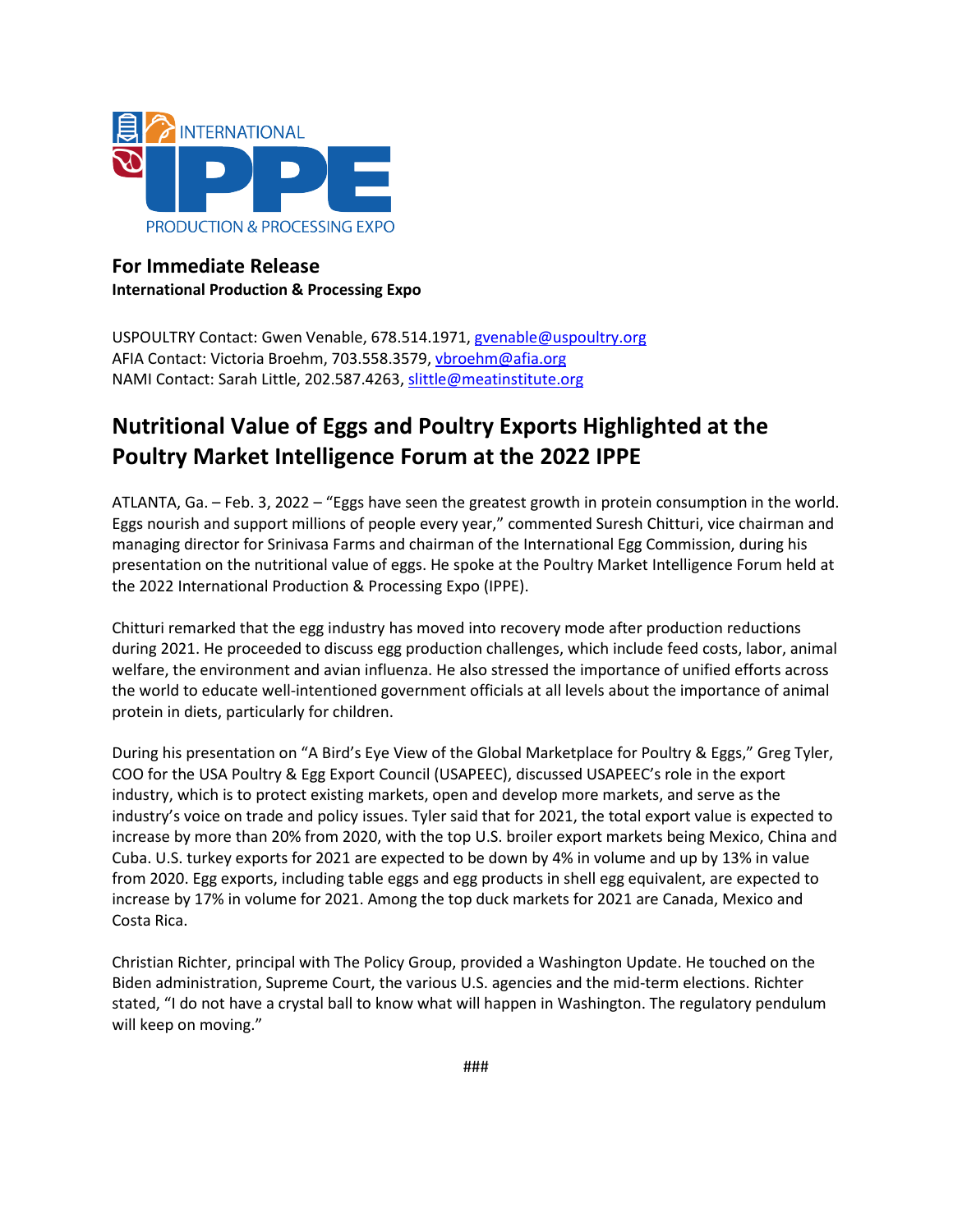

**Photo Caption:** Suresh Chitturi, vice chairman and managing director for Srinivasa Farms and chairman of the International Egg Commission, speaking at the Poultry Market Intelligence Forum during the 2022 IPPE

### **ABOUT IPPE**

The International Production & Processing Expo (IPPE) is a collaboration of three shows - International Feed Expo, International Meat Expo and the International Poultry Expo - representing the entire chain of protein production and processing. The event is sponsored by the American Feed Industry Association (AFIA), North American Meat Institute (NAMI) and U.S. Poultry & Egg Association (USPOULTRY).

#### **ABOUT AFIA**

Founded in 1909, the American Feed Industry Association (AFIA), based in Arlington, Va., is the world's largest organization devoted exclusively to representing the business, legislative and regulatory interests of the U.S. animal food industry and its suppliers. The organization's membership is comprised of more than 650 domestic and international companies that represent the total feed industry—manufacturers of commercial and integrated feed and pet food, ingredient suppliers, pharmaceutical companies, industry support and equipment manufacturers. AFIA members manufacture more than 75% of the feed and 70% of the non-grain ingredients used in the country. AFIA is also recognized as the leader on international industry developments and holds membership in the International Feed Industry Federation (IFIF).

#### **ABOUT NAMI**

The North American Meat Institute (NAMI) is the leading voice for the meat and poultry industry. Formed from the 2015 merger of the American Meat Institute (AMI) and North American Meat Association (NAMA), the Institute has a rich, century-long history and provides essential member services including legislative, regulatory, scientific, international and public affairs representation. NAMI's mission is to shape a public policy environment in which the meat and poultry industry can produce wholesome products safely, efficiently and profitably. Together, the Institute's members